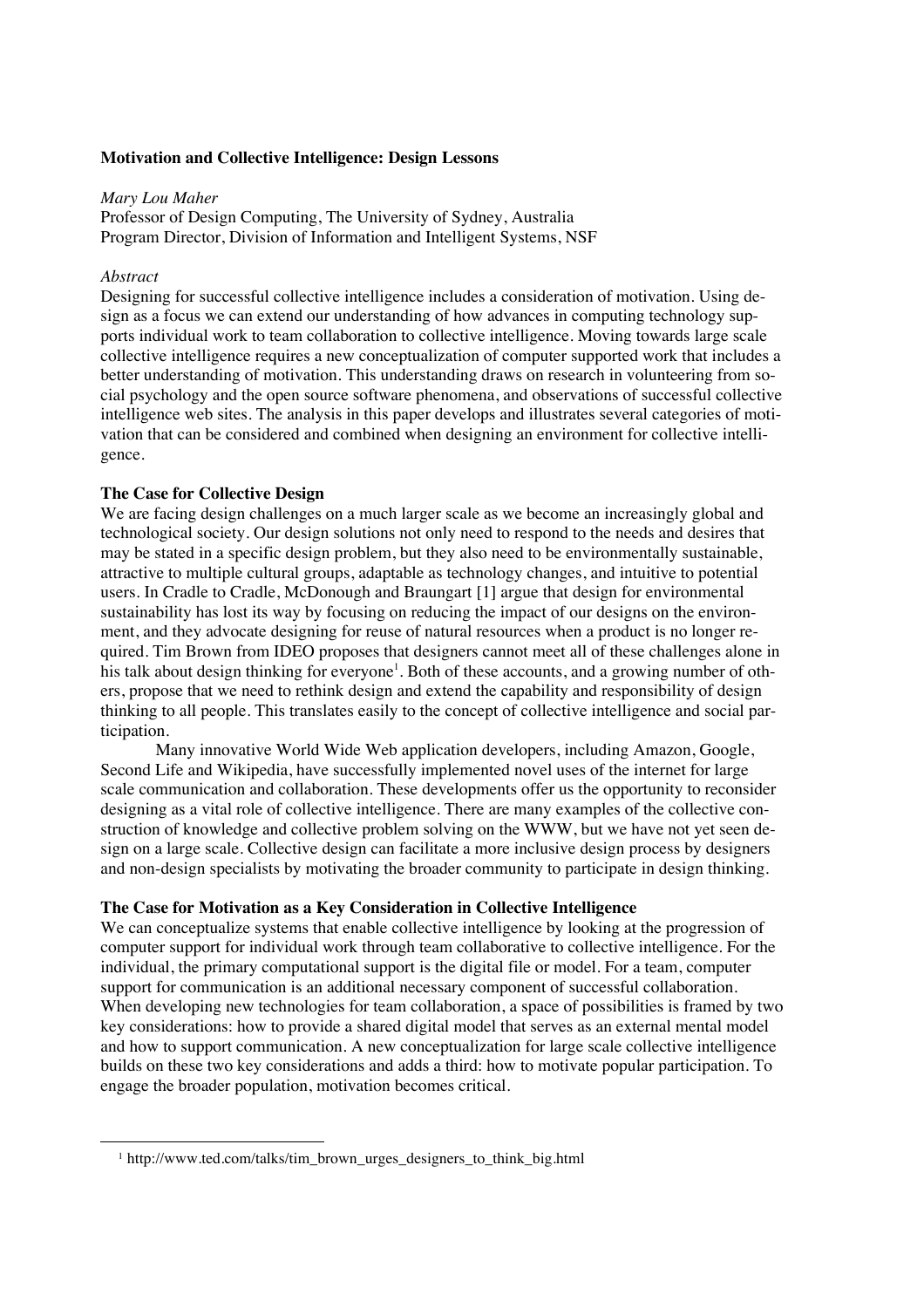A shared representation is required for collective intelligence. A (near) real-time external representation acting as shared memory is described in [2], considering the role of representation in reference to theories in philosophy and psychology. Halpin [2] asserts that the wide uptake of socially-generated content provides a community with the ability to influence each other for their greater collective success, and that Web 2.0 is a powerful facilitator for this. Since the individual has a limited and finite memory, they are able to record their thoughts onto the external environment of Web 2.0 and bring about social and collaborative creation and sharing of content. This is possible through intuitive interfaces, social networking tools and shared documents.

Communication enabled by advances in computing technology can be characterized in many dimensions, including mode and type. The mode of communication depends on whether the participants are present at the same time. Synchronous communication requires that participants be present at the same time, and is supported by chat or voice. For asynchronous communication the participants need not be aware of each other's presence and can contribute at different times; this is supported by blogs, wikis, email, discussion forum, or documents. The type of communication can be direct or indirect. Direct communication occurs when one participant sends or posts a message to one or more other participants with the intention of communicating about the problem. Indirect communication occurs when one participant makes a change to the shared representation that can then be seen by other participants. Wikipedia is an example of collective intelligence that occurs with both direct and indirect communication. Individuals can edit Wikipedia articles and thereby engage in indirect communication, and an individual can post a notice on the discussion forum and engage in direct communication.

A key dimension of the conceptual space that describes collective intelligence is motivation: that is, the technologies and organizing principles that attract people to participate. Understanding the range of motivations is an essential dimension of collective intelligence that leads to guidelines for achieving participation from people who may be participating because it is part of their job and society at large who may be volunteering their effort. Motivation theories have been developed from a range of perspectives: from Darwin's evolutionary theory contributing a biological basis for human motivation to intrinsic motivation as described in Maslow's hierarchy of needs which spans from the purely physiological to self-actualization. Merrick and Maher [3] provide an overview of motivation theories and their relevance to computational models of motivation as the basis for implementing a curious agent. Here we focus on studies of motivation as related to volunteer activities and collective intelligence.

Malone et al [4] present an analysis of mechanisms that induce mass-individual participation in several computer-enabled collective intelligence systems. In this study the range and instances of four parameters, or "building blocks" of a collective intelligence task, are framed as question pairs. Who is performing the task? Why are they doing it? What is being accomplished? How is it being done? Malone et al. identify three personal motivations, associated with the question, Why are they doing it? as money, love, and glory. The categories, money, love and glory, are useful generalizations, and are embedded in our categories: money is what we more generally refer to as reward, love is what we more generally refer to as social, and glory is what we more generally refer to as recognition.

Nov [5] identified 8 categories of motivation in a survey of people that contribute to Wikipedia, starting with 6 categories of motivation associated with volunteering defined by Clary [6]: values, understanding, enhancement, protective, career, and social. Nov's additional categories for understanding motivation in Wikipedia are fun and ideology, which are also used in research on motivation to contribute to open software development. Nov's survey found that the top motivations were fun and ideology.

The following categories of motivation are drawn from categories of motivation identified in collective intelligence, open source software, and social psychology literature, and are based on observations of several successful examples of collective intelligence as summarized in Table 1.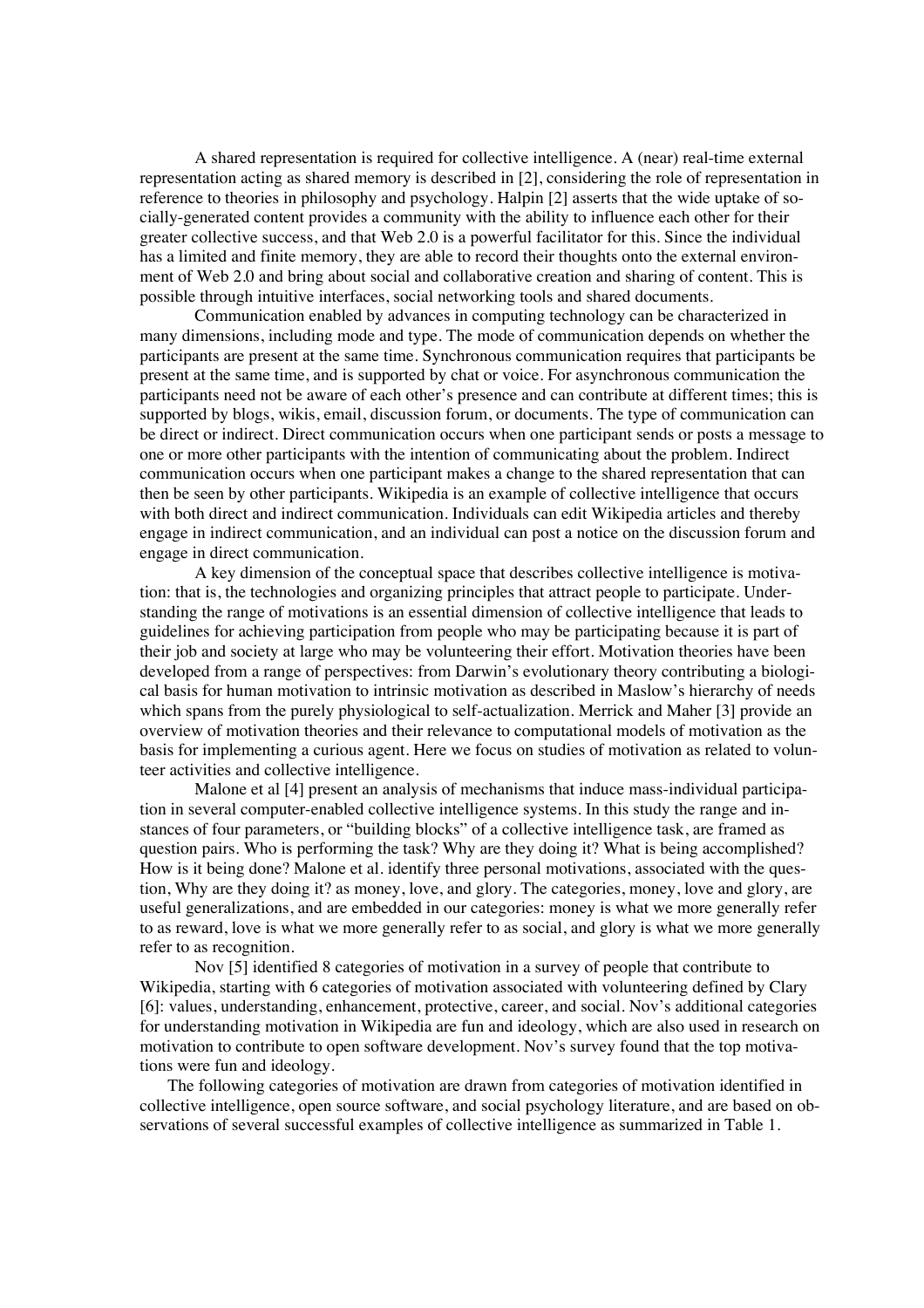These categories go beyond volunteering to include the motivations associated with team collaboration that may be required by en employer or educator.

- *Ideology* participation for the purpose of contributing to a larger cause.
- *Challenge* participation that provides a sense of personal achievement through acquiring additional knowledge or skill.
- *Career* participation that may lead to an advance in the individual's career.
- *Social* desire to have a shared experience with one or more individuals.
- *Fun* participation for the purpose of entertainment, enjoyment, excitement, relief from other experiences, or simply furnishing or structuring the passage of time.
- *Reward* participation to receive tangible rewards includes money, points in a game, a gift or voucher.
- *Recognition* participation in order to receive private or public acknowledgement.
- *Duty* participation in response to a wish or command expressed personally.

Table 1: Analysis of Successful Examples of Collective Intelligence

|             | XNASA Click-<br>workers | Image Labeller<br>Google | Wikipedia             | Kasparov vs<br>The World  | Second Life | I Love Bees |
|-------------|-------------------------|--------------------------|-----------------------|---------------------------|-------------|-------------|
| Ideology    |                         |                          | $\overline{\text{X}}$ |                           | X           |             |
| Challenge   |                         |                          | X                     | X                         | X           | X           |
| Career      |                         |                          | X                     | $\boldsymbol{\mathrm{X}}$ | X           |             |
| Social      |                         |                          | X                     | X                         | X           | X           |
| Fun         | X                       | X                        | X                     | X                         | X           | X           |
| Reward      |                         | X                        |                       | X                         | X           |             |
| Recognition |                         | X                        | X                     | X                         | X           | X           |
| Duty        |                         |                          | X                     | X                         | X           |             |

- NASA Clickworkers<sup>2</sup>: The NASA Clickworkers web site shows portions of NASA's image library and encourages individuals to identify features within the images, such as craters on the Martian terrain.
- Google Image Labeler<sup>3</sup>: Google's Image Labeler presents a game-like scenario, to add tags to images, inviting users to work at categorizing online pictures in order to improve Google's search engine in exchange for points and gifts.
- Wikipedia<sup>4</sup>: Wikipedia is often cited as an example of a kind of collective intelligence where many individuals work together to create a vast and socially constructed knowledge base. Any one individual contributes to only a few specific articles of interest, adding their knowledge to them.
- Kasparov vs The World [7]: A 1999 game played over the Internet by Gary Kasparov, the (now former) reigning world chess champion, against Team World, which comprised five consulting chess champions, chess clubs distributed internationally, any person with an internet connection wishing to participate, and chess analysis software. Through their combined effort, a novel move was played by Team World; one never made before in a recorded game.

 <sup>2</sup> tinyurl.com/nasaclick

<sup>3</sup> images.google.com/imagelabeler

<sup>4</sup> en.wikipedia.org/wiki/Wikipedia:About